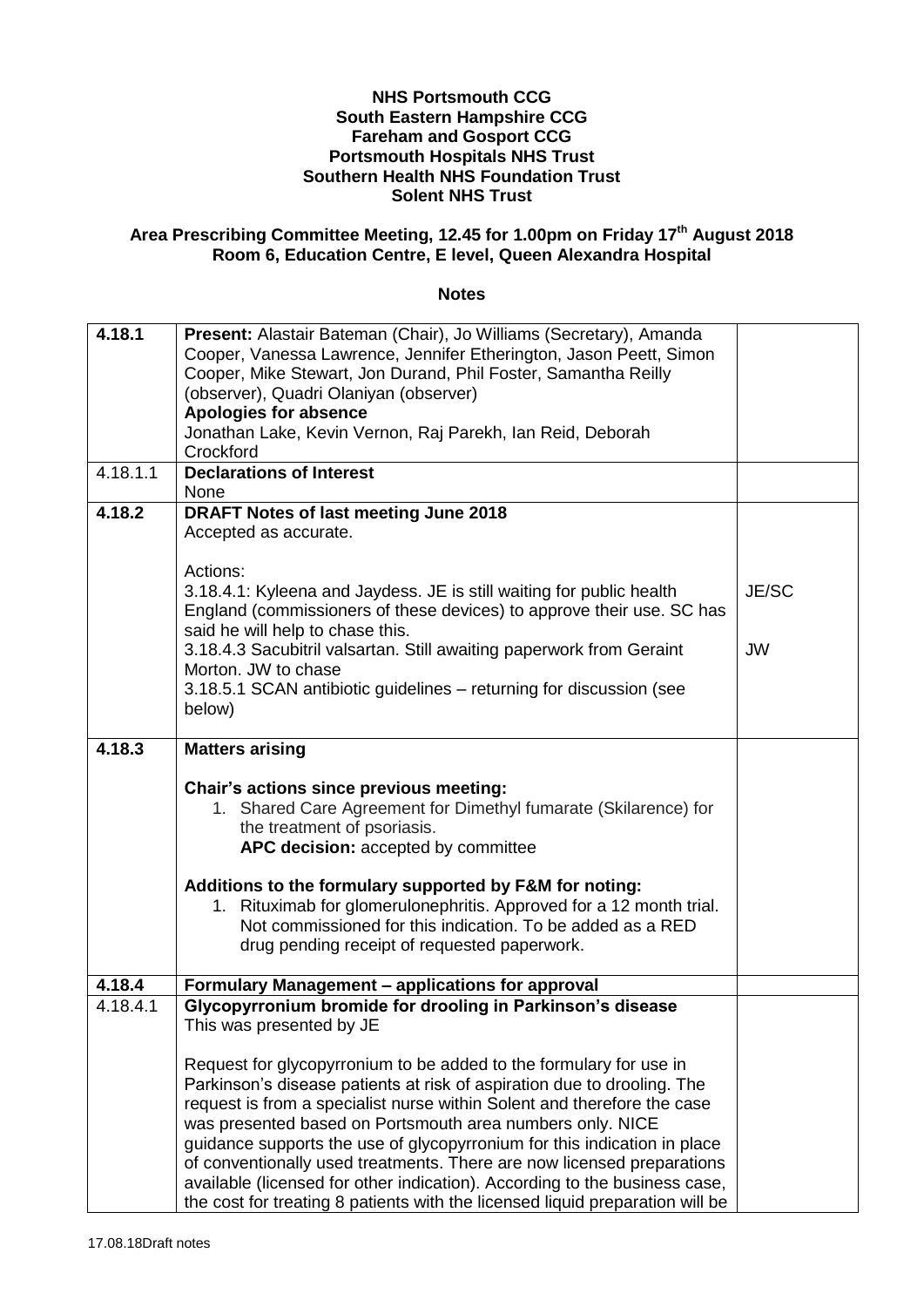|          | approximately £300k per annum. This is a significant cost pressure to<br>the local economy.<br><b>APC decision:</b><br>Request for SHFT to review and submit a joint application and discuss<br>with local consultants to ensure support.<br>JW to contact local consultants with interest in PD.<br>No decision made. For resubmission.                                                                                                                                                            | JE/VL<br><b>JW</b> |
|----------|-----------------------------------------------------------------------------------------------------------------------------------------------------------------------------------------------------------------------------------------------------------------------------------------------------------------------------------------------------------------------------------------------------------------------------------------------------------------------------------------------------|--------------------|
| 4.18.4.2 | <b>Pregabalin for Anxiety</b><br>Presented by AB.<br>A concern has been raised in the community that the formulary status of<br>pregabalin has not been reviewed following the publication of SHFT<br>guidelines, these support the use of pregabalin for anxiety.<br><b>APC decision:</b><br>The formulary entry for pregabalin for anxiety will be amended and<br>changed to GREEN.                                                                                                               |                    |
|          |                                                                                                                                                                                                                                                                                                                                                                                                                                                                                                     |                    |
| 4.18.5   | Drug therapy and shared care guidance for approval<br>Infant feeding guidance<br>Presented by JP                                                                                                                                                                                                                                                                                                                                                                                                    |                    |
|          | This is the latest version of the infant feeding guideline produced for the<br>Wessex region. This is an update of the previously approved guideline.                                                                                                                                                                                                                                                                                                                                               |                    |
|          | <b>APC decision:</b><br>The Wessex infant feeding guideline is approved for use. Previous<br>versions should be removed and replaced with the updated guidance.                                                                                                                                                                                                                                                                                                                                     |                    |
| 4.18.6   | Items for note/consultation                                                                                                                                                                                                                                                                                                                                                                                                                                                                         |                    |
| 4.18.6.1 | <b>Coagucheck PHT patient contract</b><br>Presented by JW<br>A request had been received for the coagucheck patient contract to be<br>added to NetFormulary. This is a contract between the anticoagulant<br>clinic and the patient. The device can not be prescribed on the NHS but<br>the test strips can be. There is a small cohort of patients using the<br>device in the area.                                                                                                                |                    |
|          | <b>APC decision:</b><br>This is a PHT document. Not suitable for NetFormulary. The<br>introduction of NOACs is likely to reduce the number of patients using<br>warfarin.                                                                                                                                                                                                                                                                                                                           |                    |
| 4.18.6.2 | <b>SCAN antibiotic guidelines version 2</b><br>Adel Sheikh presented the Antibiotic guideline on behalf of the SCAN<br>group (Vice Chair). Dr Sebastien Austin and Nicola Hill were invited to<br>represent the paediatric team's opinion.                                                                                                                                                                                                                                                          |                    |
|          | This is an updated version of the 2018 guideline. The guidance has<br>been approved by other area prescribing committees including the<br>DPC. There was suggestion that resource is needed from primary care<br>to support the governance of the document. There was discussion<br>about the merits of the document and also whether other national<br>guidance could be used in place of the guideline e.g. NICE/PHE. There<br>was lengthy discussion about the concerns raised from the previous |                    |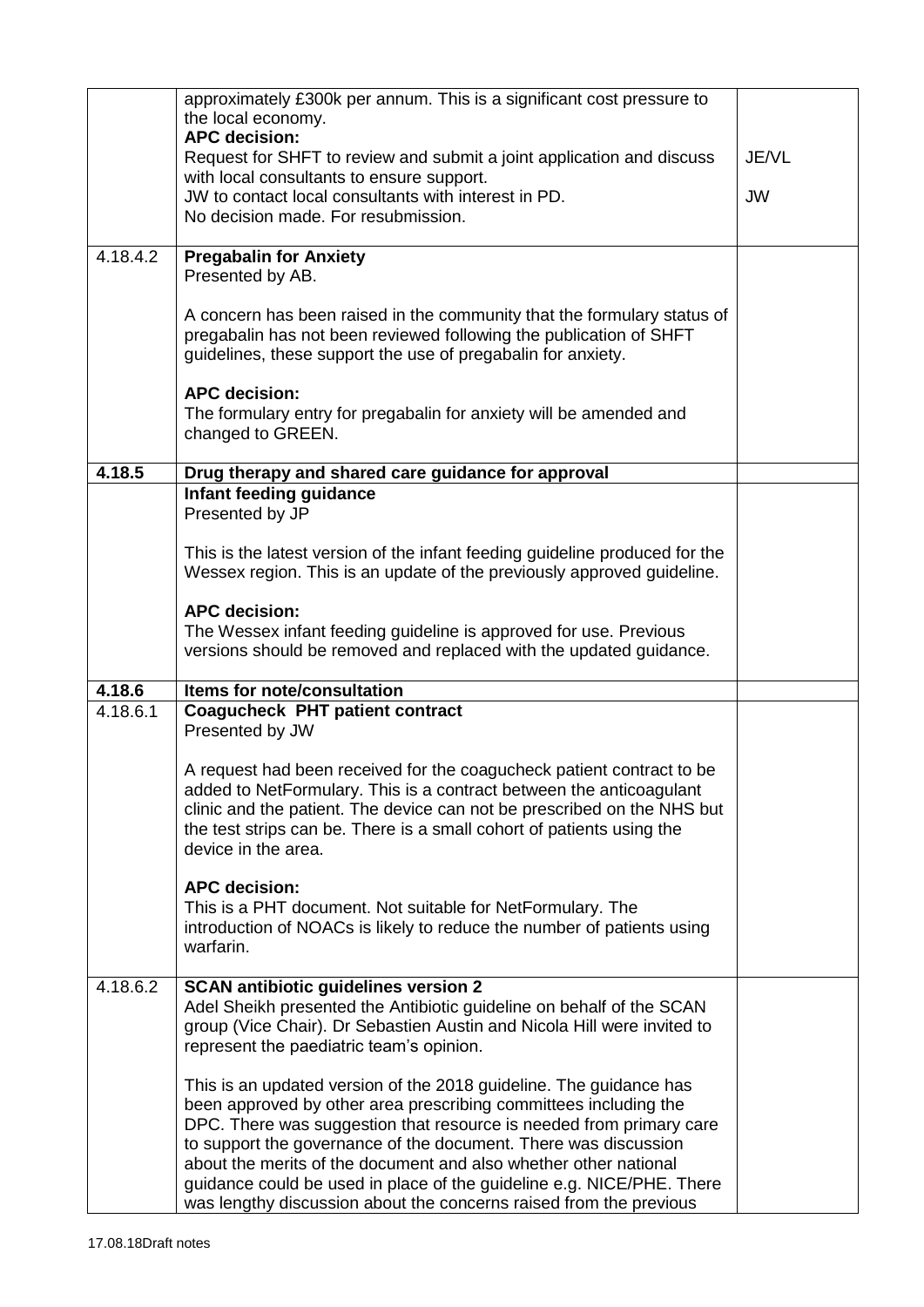|          | version of the document and that many of these concerns have not<br>been resolved in the latest version of the document.                                                                                                                                                                                                                                                                                                                                                                                                                                                                                                                                                                                                                                                                                                                |              |
|----------|-----------------------------------------------------------------------------------------------------------------------------------------------------------------------------------------------------------------------------------------------------------------------------------------------------------------------------------------------------------------------------------------------------------------------------------------------------------------------------------------------------------------------------------------------------------------------------------------------------------------------------------------------------------------------------------------------------------------------------------------------------------------------------------------------------------------------------------------|--------------|
|          | The APC concerns include:<br>The governance process;<br>The guidance was published prior to approval at area<br>$\circ$<br>prescribing committees.<br>Members of the APC who have been involved in SCAN<br>$\circ$<br>work suggested that some of the monographs for the<br>document were written two years ago.<br>Members of the SCAN group were not informed that an<br>$\circ$<br>updated guideline had been published.<br>There is no version control or review date.<br>$\circ$<br>There are discussions that the document will be<br>$\circ$<br>available as an ebook. It is unclear how users would be<br>reliably informed if updates have occurred after the<br>document has been downloaded. Suggestion that a                                                                                                               |              |
|          | website would be more suitable.<br>Paediatric section;<br>Doses are at odds to those recommended in the<br>$\circ$                                                                                                                                                                                                                                                                                                                                                                                                                                                                                                                                                                                                                                                                                                                      |              |
|          | paediatric BNF. This is the reference source supported<br>by PHT for all trainees and NMPs to use.<br>Evidence from reference sources are poor quality.<br>$\circ$<br>The references should accurately reflect the source<br>$\circ$<br>document. The BNF is regularly quoted as the reference<br>for doses when they do not correspond.<br>References for BD dosing for amoxicillin support once<br>$\circ$<br>daily dosing for adherence (this is not specific to<br>amoxicillin or antibiotics in general), the references do<br>not support efficacy of amoxicillin at BD doses.<br>Recommendation for cephalosporin use does not follow<br>$\circ$<br>the principles for antimicrobial stewardship.<br>Need to consider the consistency of the choices made<br>$\circ$<br>e.g. azithromycin for some and clarithromycin for others |              |
|          | <b>APC decision</b><br>The committee have requested that the concerns raised are fed back to<br>the SCAN group. The committee does not support the paediatric<br>section of the guidance and concerns exist around the governance of<br>the guidance as a whole.                                                                                                                                                                                                                                                                                                                                                                                                                                                                                                                                                                        | <b>JW/AS</b> |
|          | SC to take to Wessex leads CCG forum to discuss.                                                                                                                                                                                                                                                                                                                                                                                                                                                                                                                                                                                                                                                                                                                                                                                        | <b>SC</b>    |
| 4.18.6.3 | <b>Amber drugs</b><br>Discussion from members of the APC requesting clarification of what<br>the Amber status of drug means. Can a primary care clinician prescribe<br>the first prescription at the request of a specialist?                                                                                                                                                                                                                                                                                                                                                                                                                                                                                                                                                                                                           |              |
|          | <b>APC decision</b><br>In order to clarify prescribing status Amber will be split in to three<br>categories:<br>Amber Initiated: first prescription from specialist, ongoing supplies<br>from primary care (or when stabilised on therapy).<br>Amber Recommended: first prescription can be supplied by primary<br>٠<br>care under the advice of a specialist.<br>Amber Shared Care: first prescription supplied by the specialist.<br>$\bullet$<br>Primary care to continue supplies as agreed within the shared care<br>guideline.                                                                                                                                                                                                                                                                                                    |              |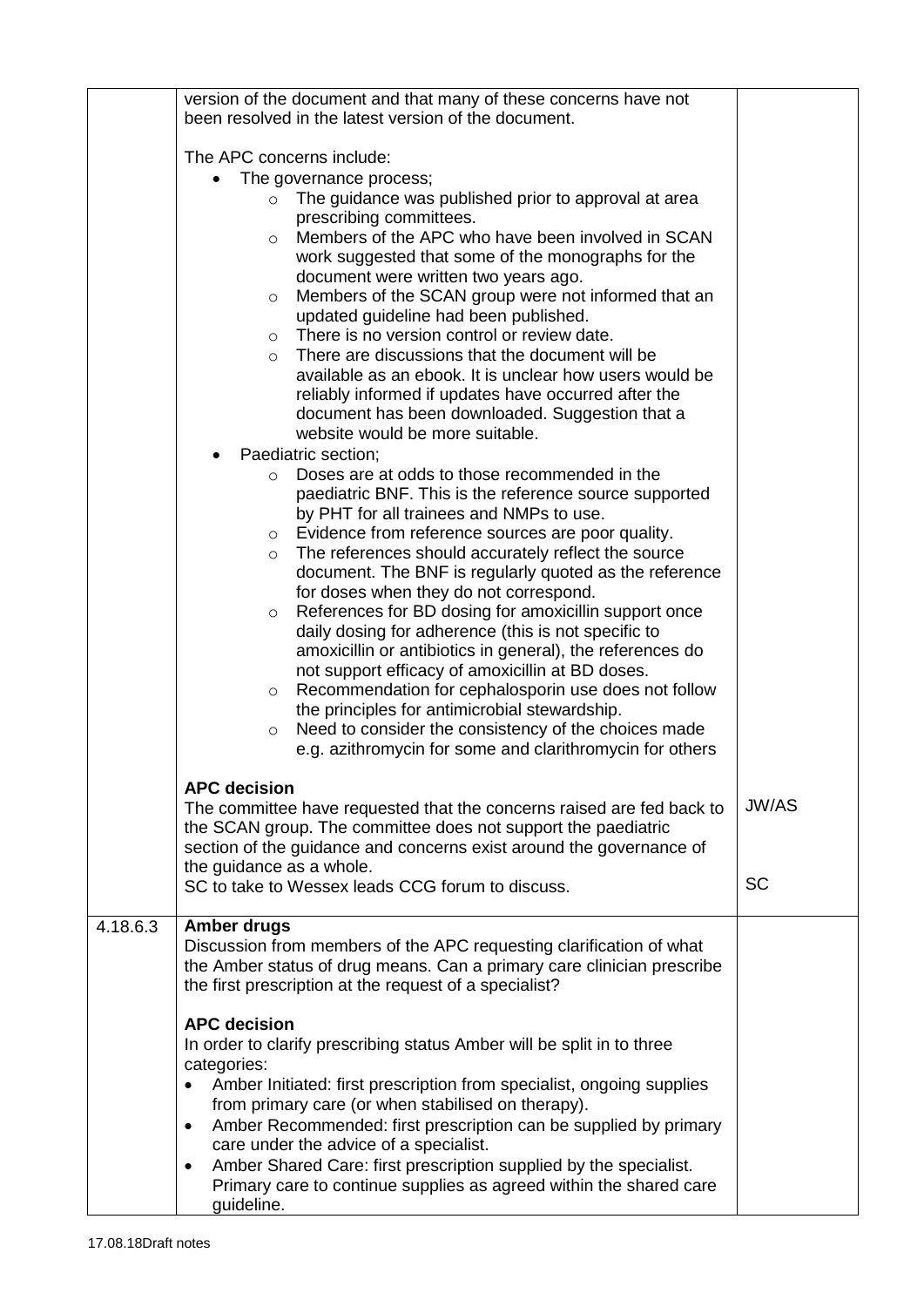| 4.18.6.4 | <b>NICE Guidance</b>                                                                                                                                                                                                                                                                                                                                                                                                                                                                                                                                                                                                                                                                                                                  |  |
|----------|---------------------------------------------------------------------------------------------------------------------------------------------------------------------------------------------------------------------------------------------------------------------------------------------------------------------------------------------------------------------------------------------------------------------------------------------------------------------------------------------------------------------------------------------------------------------------------------------------------------------------------------------------------------------------------------------------------------------------------------|--|
|          | <b>Guidance Published in June</b><br>TA 521 Guselkumab for treating moderate to severe plaque<br><b>psoriasis</b><br>Guselkumab is recommended as an option for treating plaque psoriasis<br>in adults, only if:<br>the disease is severe, as defined by a total Psoriasis Area and<br>Severity Index (PASI) of 10 or more and a Dermatology Life Quality<br>Index (DLQI) of more than 10 and<br>the disease has not responded to other systemic therapies,<br>$\bullet$<br>including ciclosporin, methotrexate and PUVA (psoralen and long-<br>wave ultraviolet A radiation), or these options are contraindicated or<br>not tolerated and<br>the company provides the drug according to the commercial<br>$\bullet$<br>arrangement. |  |
|          | Resource impact: This technology is commissioned by CCGs.<br>Because guselkumab has been recommended through the fast track<br>approval process the guidance must be implemented within 30 days.<br>Action: Guselkumab will be added to the area prescribing formulary<br>with a link to NICE TA 521                                                                                                                                                                                                                                                                                                                                                                                                                                  |  |
|          | TA 522 Pembrolizumab for untreated locally advanced or<br>metastatic urothelial cancer when cisplatin is unsuitable<br>Pembrolizumab is recommended for use within the Cancer Drugs Fund<br>as an option for untreated locally advanced or metastatic urothelial<br>carcinoma in adults when cisplatin-containing chemotherapy is<br>unsuitable, only if:<br>pembrolizumab is stopped at 2 years of uninterrupted treatment<br>or earlier if the disease progresses and<br>the conditions of the managed access agreement for<br>$\bullet$<br>pembrolizumab are followed.                                                                                                                                                             |  |
|          | Resource impact: This technology will be available via the Cancer<br>Drugs Fund<br>Action: Pembrolizumab formulary entry will be amended with a link to<br>NICE TA 522                                                                                                                                                                                                                                                                                                                                                                                                                                                                                                                                                                |  |
|          | TA 523 Midostaurin for untreated acute myeloid leukaemia<br>Midostaurin is recommended, within its marketing authorisation, as an<br>option in adults for treating newly diagnosed acute FLT3-mutation-<br>positive myeloid leukaemia with standard daunorubicin and cytarabine<br>as induction therapy, with high-dose cytarabine as consolidation<br>therapy, and alone after complete response as maintenance therapy. It<br>is recommended only if the company provides midostaurin with the<br>discount agreed in the patient access scheme.                                                                                                                                                                                     |  |
|          | <b>Resource impact:</b> This technology will be commissioned by NHS<br>England.<br>Action: Midostaurin will be added to the area prescribing formulary as<br>RED with a link to NICE TA 523                                                                                                                                                                                                                                                                                                                                                                                                                                                                                                                                           |  |
|          | TA 524 Brentuximab vedotin for treating CD30-positive Hodgkin<br>lymphoma<br>Brentuximab vedotin is recommended as an option for treating                                                                                                                                                                                                                                                                                                                                                                                                                                                                                                                                                                                             |  |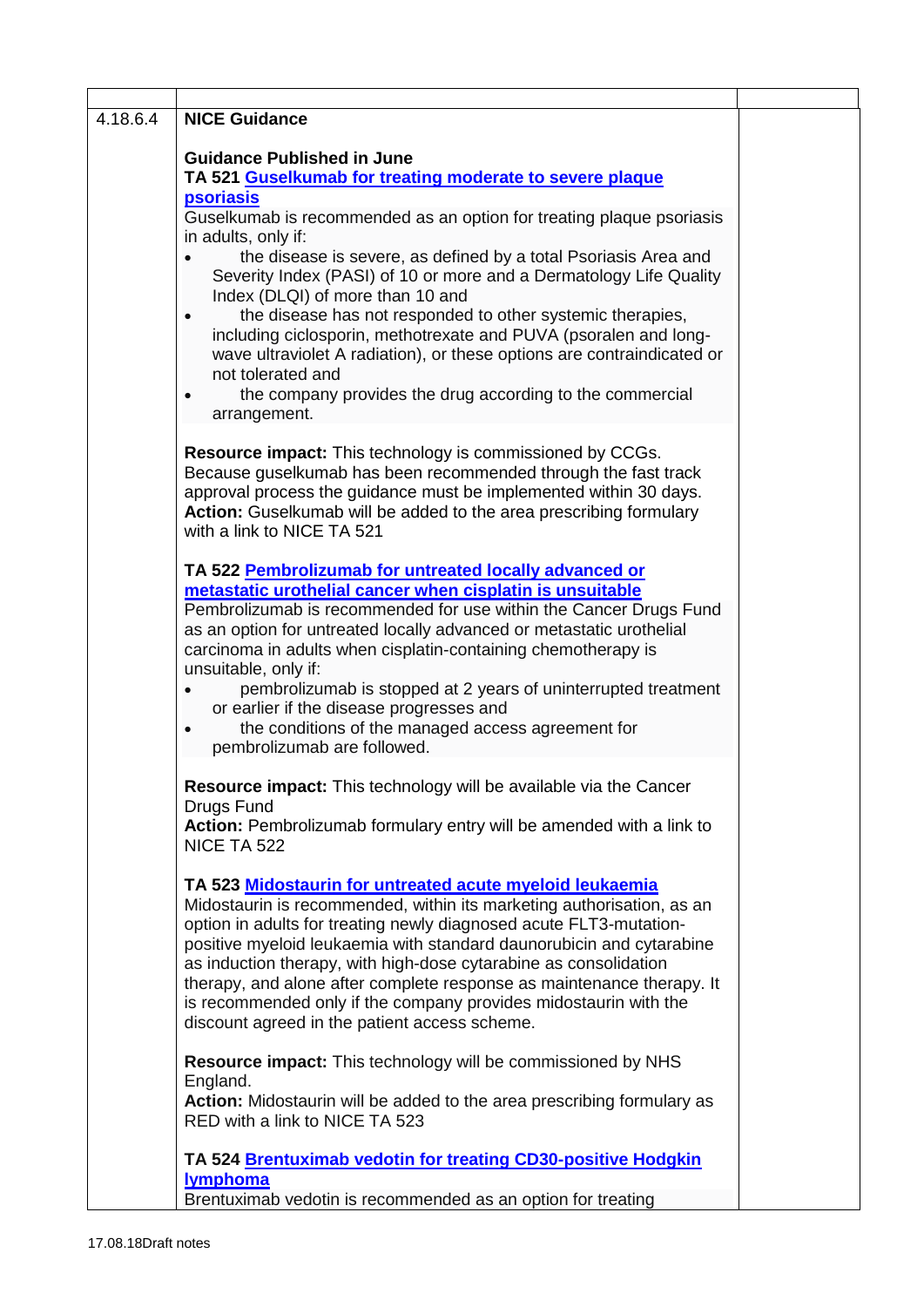|           | CD30-positive Hodgkin lymphoma in adults with relapsed or refractory                                                                              |
|-----------|---------------------------------------------------------------------------------------------------------------------------------------------------|
|           | disease, only if:                                                                                                                                 |
|           | they have already had autologous stem cell transplant or                                                                                          |
| $\bullet$ | they have already had at least 2 previous therapies when                                                                                          |
|           | autologous stem cell transplant or multi-agent chemotherapy are not                                                                               |
|           | suitable and                                                                                                                                      |
| $\bullet$ | the company provides brentuximab vedotin according to the<br>commercial arrangement.                                                              |
|           |                                                                                                                                                   |
|           | <b>Resource impact:</b> The technology is commissioned by NHS England.<br>Action: Brentuximab vedotin formulary entry will be amended with a link |
|           | to NICE TA 524.                                                                                                                                   |
|           | TA 525 Atezolizumab for treating locally advanced or metastatic                                                                                   |
|           | urothelial carcinoma after platinum-containing chemotherapy                                                                                       |
|           | Atezolizumab is recommended as an option for treating locally                                                                                     |
|           | advanced or metastatic urothelial carcinoma in adults who have had                                                                                |
|           | platinum-containing chemotherapy, only if:                                                                                                        |
|           | atezolizumab is stopped at 2 years of uninterrupted treatment or                                                                                  |
|           | earlier if the disease progresses and                                                                                                             |
| $\bullet$ | the company provides atezolizumab with the discount agreed in                                                                                     |
|           | the patient access scheme.                                                                                                                        |
|           |                                                                                                                                                   |
|           | Resource impact: The technology is commissioned by NHS England.<br>Action: Atezolizumab formulary entry will be amended with a link to            |
|           | NICE TA 525                                                                                                                                       |
|           |                                                                                                                                                   |
|           | TA 526 Arsenic trioxide for treating acute promyelocytic leukaemia                                                                                |
|           | Arsenic trioxide is recommended, within its marketing authorisation, as                                                                           |
|           | an option for inducing remission and consolidation in acute                                                                                       |
|           | promyelocytic leukaemia (characterised by the presence of the t[15;17]                                                                            |
|           | translocation or the PML/RAR-alpha gene) in adults with:                                                                                          |
| $\bullet$ | untreated, low-to-intermediate risk disease (defined as a white                                                                                   |
|           | blood cell count of $10x103$ per microlitre or less), when given with all-                                                                        |
|           | trans-retinoic acid (ATRA)                                                                                                                        |
| $\bullet$ | relapsed or refractory disease, after a retinoid and<br>chemotherapy.                                                                             |
|           |                                                                                                                                                   |
|           | Resource impact: This technology is commissioned by NHS England                                                                                   |
|           | Action: Arsenic trioxide formulary entry will be amended with a link to                                                                           |
|           | NICE TA 526                                                                                                                                       |
|           |                                                                                                                                                   |
|           | TA 527 Beta interferons and glatiramer acetate for treating multiple                                                                              |
|           | <b>sclerosis</b>                                                                                                                                  |
|           | 1. Interferon beta-1a is recommended as an option for treating multiple<br>sclerosis, only if:                                                    |
|           | the person has relapsing-remitting multiple sclerosis and                                                                                         |
|           | the companies provide it according to commercial                                                                                                  |
|           | arrangements.                                                                                                                                     |
| 2.        | Interferon beta-1b (Extavia) is recommended as an option for                                                                                      |
|           | treating multiple sclerosis, only if:                                                                                                             |
|           | the person has relapsing–remitting multiple sclerosis and has                                                                                     |
| $\bullet$ |                                                                                                                                                   |
|           | had 2 or more relapses within the last 2 years or                                                                                                 |
| $\bullet$ | the person has secondary progressive multiple sclerosis with                                                                                      |
|           | continuing relapses and                                                                                                                           |
| $\bullet$ | the company provides it according to the commercial<br>arrangement.                                                                               |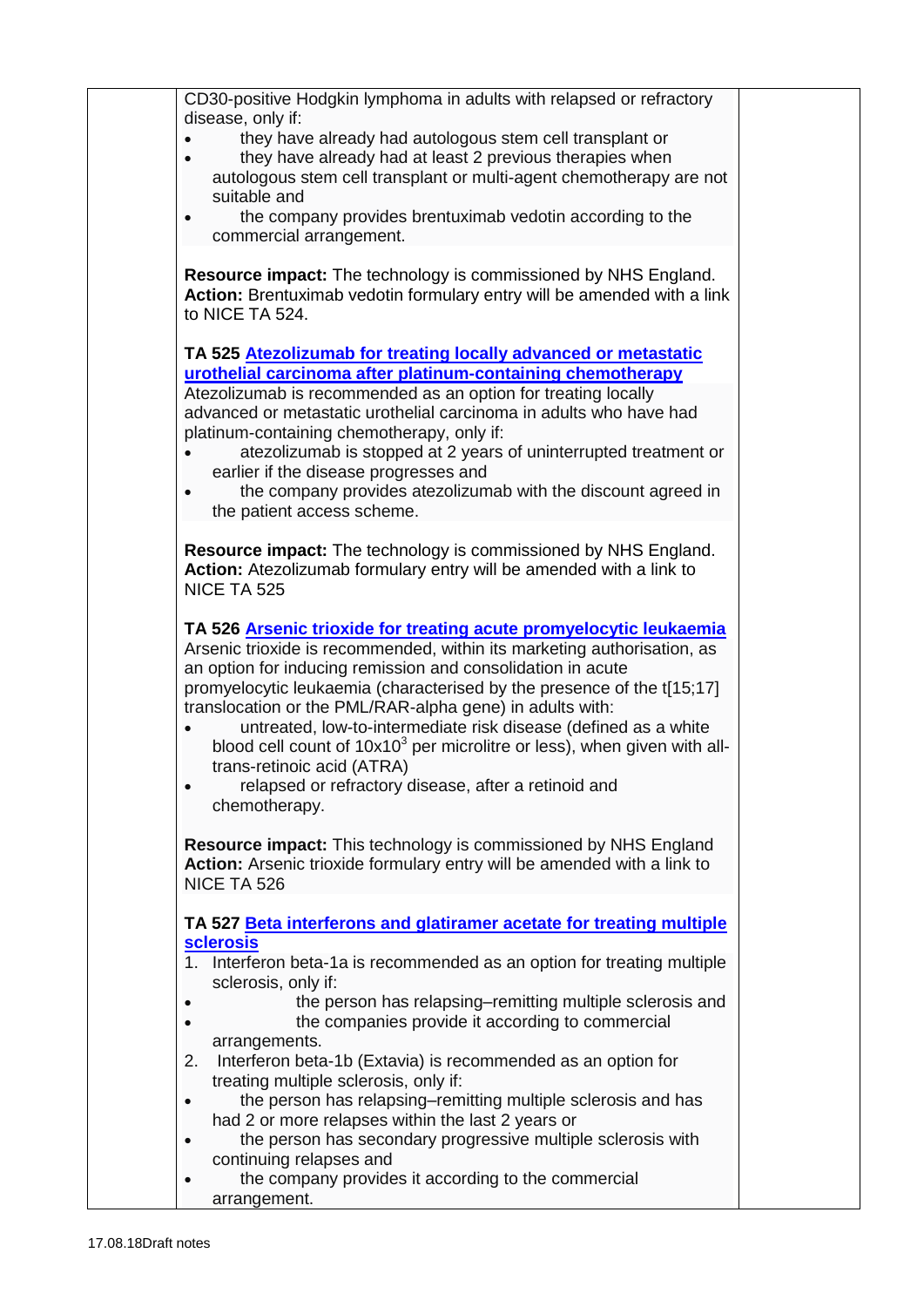| 3.<br>Glatiramer acetate is recommended as an option for treating                                                                                     |           |
|-------------------------------------------------------------------------------------------------------------------------------------------------------|-----------|
| multiple sclerosis, only if:<br>the person has relapsing-remitting multiple sclerosis and<br>$\bullet$                                                |           |
| the company provides it according to the commercial                                                                                                   |           |
| arrangement.                                                                                                                                          |           |
| 4. Interferon beta-1b (Betaferon) is not recommended within its                                                                                       |           |
| marketing authorisation as an option for treating multiple sclerosis.                                                                                 |           |
| <b>Resource impact:</b> These technologies are commissioned by NHS                                                                                    |           |
| England.<br>Action: Extavia, Avonex, Rebif and Glatiramer acetate will be added to                                                                    |           |
| the area prescribing formulary as RED with a link to NICE TA 527.                                                                                     |           |
| NG 97 Dementia: assessment, management and support for people                                                                                         |           |
| living with dementia and their carers                                                                                                                 |           |
| This guideline covers diagnosing and managing dementia (including                                                                                     |           |
| Alzheimer's disease). It aims to improve care by making<br>recommendations on training staff and helping carers to support people                     |           |
| living with dementia.                                                                                                                                 |           |
| <b>Action required:</b>                                                                                                                               |           |
| Guidance changes place of therapy for memantine which suggests that                                                                                   | <b>VL</b> |
| the treatment may be initiated by primary care. The shared care<br>agreement is under review by Southern Health.                                      |           |
|                                                                                                                                                       |           |
| NG 98 Hearing loss in adults: assessment and management                                                                                               |           |
| This guideline covers some aspects of assessing and managing hearing                                                                                  |           |
| loss in primary, community and secondary care. It aims to improve the<br>quality of life for adults with hearing loss by advising healthcare staff on |           |
| assessing hearing difficulties, managing earwax and referring people for                                                                              |           |
| audiological or specialist assessment and management.                                                                                                 |           |
| For information                                                                                                                                       |           |
| Practices may need to review their procedures for ear wax removal.                                                                                    |           |
| <b>Guidance Published July 2018</b>                                                                                                                   |           |
| TA 528 Niraparib for maintenance treatment of relapsed, platinum-                                                                                     |           |
| sensitive ovarian, fallopian tube and peritoneal cancer                                                                                               |           |
| Niraparib is recommended for use within the Cancer Drugs Fund as an                                                                                   |           |
| option for treating relapsed, platinum-sensitive high-grade serous<br>epithelial ovarian, fallopian tube or primary peritoneal cancer that has        |           |
| responded to the most recent course of platinum-based chemotherapy                                                                                    |           |
| in adults, only if:                                                                                                                                   |           |
| they have a germline BRCA mutation and have had 2 courses of                                                                                          |           |
| platinum-based chemotherapy or                                                                                                                        |           |
| they do not have a germline BRCA mutation and have had 2 or<br>$\bullet$<br>more courses of platinum-based chemotherapy and                           |           |
| the conditions in the managed access agreement for niraparib<br>$\bullet$                                                                             |           |
| are followed.                                                                                                                                         |           |
| <b>Resource impact:</b> This technology will be made available through the                                                                            |           |
| cancer drugs fund.                                                                                                                                    |           |
| Action: Niraparib will be added to the area prescribing formulary as                                                                                  |           |
| RED with a link to NICE TA 528                                                                                                                        |           |
| TA 529 Crizotinib for treating ROS1-positive advanced non-small-                                                                                      |           |
| cell lung cancer<br>Crizotinib is recommended for use within the Cancer Drugs Fund as an                                                              |           |
| option for treating ROS1-positive advanced non-small-cell lung cancer                                                                                 |           |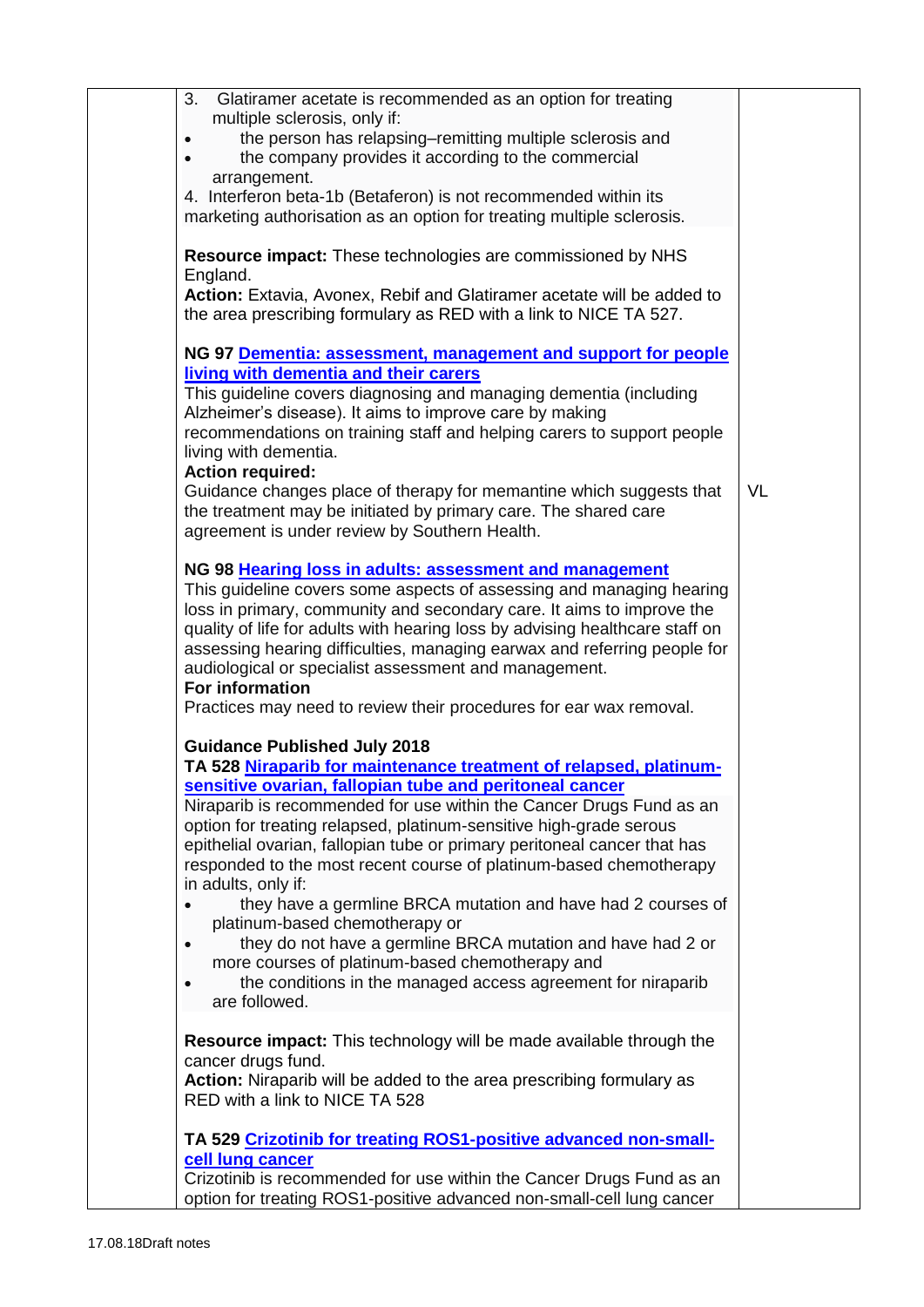| (NSCLC) in adults, only if the conditions in the managed access<br>agreement are followed.                                                                                                                                                                                                                                                                                |  |
|---------------------------------------------------------------------------------------------------------------------------------------------------------------------------------------------------------------------------------------------------------------------------------------------------------------------------------------------------------------------------|--|
| <b>Resource impact:</b> This technology will be made available through the<br>cancer drugs fund.                                                                                                                                                                                                                                                                          |  |
| Action: The formulary entry for Crizotinib will be updated with a link to<br><b>NICE TA 529.</b>                                                                                                                                                                                                                                                                          |  |
| TA 530 Nivolumab for treating locally advanced unresectable or<br>metastatic urothelial cancer after platinum-containing                                                                                                                                                                                                                                                  |  |
| chemotherapy<br>Nivolumab is not recommended, within its marketing authorisation, for<br>treating locally advanced unresectable or metastatic urothelial<br>carcinoma in adults who have had platinum-containing therapy.<br>No action required                                                                                                                           |  |
| TA 531 Pembrolizumab for untreated PD-L1-positive metastatic<br>non-small-cell lung cancer                                                                                                                                                                                                                                                                                |  |
| Pembrolizumab is recommended as an option for untreated PD-L1-<br>positive metastatic non-small-cell lung cancer (NSCLC) in adults whose<br>tumours express PD-L1 (with at least a 50% tumour proportion score)<br>and have no epidermal growth factor receptor- or anaplastic lymphoma<br>kinase-positive mutations, only if:                                            |  |
| pembrolizumab is stopped at 2 years of uninterrupted treatment<br>$\bullet$<br>or earlier in the event of disease progression and<br>the company provides pembrolizumab according to the<br>$\bullet$<br>commercial access agreement.                                                                                                                                     |  |
| <b>Resource impact:</b> This technology is commissioned by NHS England<br>Action: The formulary entry for pembrolizumab will be updated with a<br>link to NICE TA 531.                                                                                                                                                                                                    |  |
| TA 532 Cenegermin for treating neurotrophic keratitis<br>Cenegermin is not recommended, within its marketing authorisation, for<br>treating moderate or severe neurotrophic keratitis in adults.<br>No action required                                                                                                                                                    |  |
| TA 533 Ocrelizumab for treating relapsing-remitting multiple<br><b>sclerosis</b>                                                                                                                                                                                                                                                                                          |  |
| Ocrelizumab is recommended as an option for treating relapsing-<br>remitting multiple sclerosis in adults with active disease defined by<br>clinical or imaging features, only if:                                                                                                                                                                                        |  |
| alemtuzumab is contraindicated or otherwise unsuitable and<br>the company provides ocrelizumab according to the commercial<br>arrangement.                                                                                                                                                                                                                                |  |
| <b>Resource impact:</b> This technology is commissioned by NHS England<br>Action: Ocrelizumab will be added to the area prescribing formulary as<br>RED with a link to NICE TA 533.                                                                                                                                                                                       |  |
| NG 99 Brain tumours (primary) and brain metastases in adults<br>This guideline covers diagnosing, monitoring and managing any type of<br>primary brain tumour or brain metastases in people aged 16 or over. It<br>aims to improve diagnosis and care, including standardising the care<br>people have, how information and support are provided, and palliative<br>care. |  |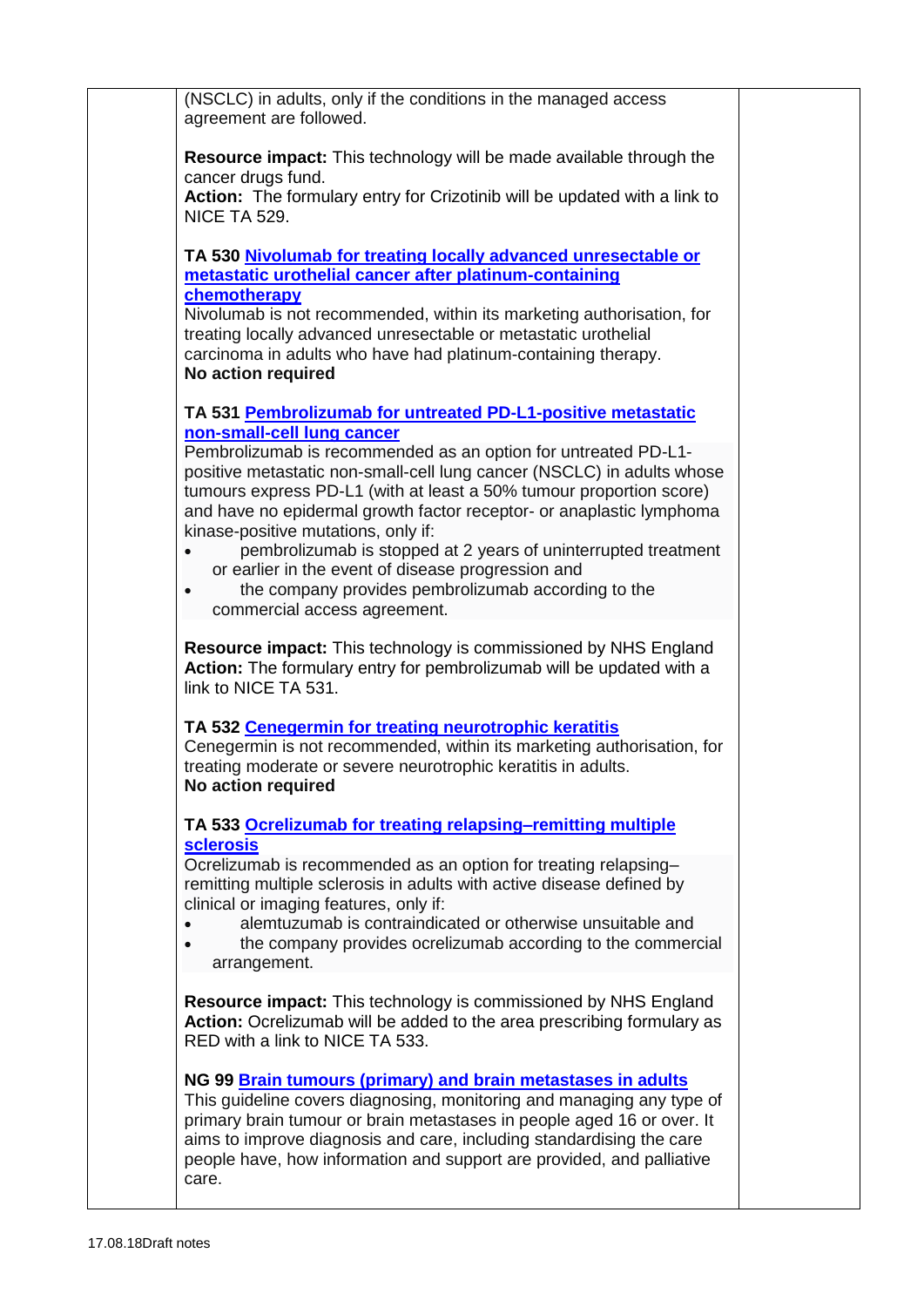|          | Resource impact: commissioned by NHS England<br><b>Action: For information</b>                                                                                                                                                                                                                                                                                                                                                                                                                                                                                                                                                                                                                                                                                             |       |
|----------|----------------------------------------------------------------------------------------------------------------------------------------------------------------------------------------------------------------------------------------------------------------------------------------------------------------------------------------------------------------------------------------------------------------------------------------------------------------------------------------------------------------------------------------------------------------------------------------------------------------------------------------------------------------------------------------------------------------------------------------------------------------------------|-------|
|          | NG100 Rheumatoid arthritis in adults: management<br>This guideline covers diagnosing and managing rheumatoid arthritis. It<br>aims to improve quality of life by ensuring that people with rheumatoid<br>arthritis have the right treatment to slow the progression of their<br>condition and control their symptoms. People should also have rapid<br>access to specialist care if their condition suddenly worsens.                                                                                                                                                                                                                                                                                                                                                      |       |
|          | Resource impact: no impact anticipated<br><b>Action: For information</b>                                                                                                                                                                                                                                                                                                                                                                                                                                                                                                                                                                                                                                                                                                   |       |
|          | NG 101 Early and locally advanced breast cancer: diagnosis and<br>management<br>This guideline covers diagnosing and managing early and locally<br>advanced breast cancer. It aims to help healthcare professionals offer<br>the right treatments to people, taking into account the person's<br>individual preferences.                                                                                                                                                                                                                                                                                                                                                                                                                                                   |       |
|          | Action: local guidance to be reviewed. Recommendation to use sodium<br>clodronate or zolendronic acid in place of other bisphosphonates may<br>impact local resources.                                                                                                                                                                                                                                                                                                                                                                                                                                                                                                                                                                                                     | JW/CW |
|          | <b>NICE August Fast track guidance</b>                                                                                                                                                                                                                                                                                                                                                                                                                                                                                                                                                                                                                                                                                                                                     |       |
|          | TA 534 Dupilumab for treating moderate to severe atopic<br>dermatitis.<br>Dupilumab is recommended as an option for treating moderate to<br>severe atopic dermatitis in adults, only if:<br>the disease has not responded to at least 1 other systemic therapy,<br>$\bullet$<br>such as ciclosporin, methotrexate, azathioprine and mycophenolate<br>mofetil, or these are contraindicated or not tolerated<br>the company provides dupilumab according to the commercial<br>$\bullet$<br>arrangement.                                                                                                                                                                                                                                                                     |       |
|          | <b>Resource impact:</b><br>Dupilumab is a high cost drug commissioned by CCGs<br>The list price of two 300mg pre-filled syringes is £1264.89 (ex VAT).<br>The average cost per patient based on this list price is £18087.91 in<br>year one and £16443.70 from year two onwards based on the list price<br>and homecare dispensing from week 13. A PAS discount has been<br>agreed as a condition of the TA recommendation.<br><b>Action:</b><br>Dupilumab will be added to the formulary for prescribing in line with the<br>recommendations in TA 534. Prescribing will remain with dermatology<br>specialists with the expectation that the product will be made available<br>via homecare from 13 weeks. The formulary entry will be RED hospital<br>prescribing only. |       |
| 4.18.6.5 | <b>EAMS</b><br>None received                                                                                                                                                                                                                                                                                                                                                                                                                                                                                                                                                                                                                                                                                                                                               |       |
| 4.18.6.6 | <b>DPC</b> update<br>The minutes from the June DPC meeting were noted.                                                                                                                                                                                                                                                                                                                                                                                                                                                                                                                                                                                                                                                                                                     |       |
|          | MEC notes were not received.                                                                                                                                                                                                                                                                                                                                                                                                                                                                                                                                                                                                                                                                                                                                               |       |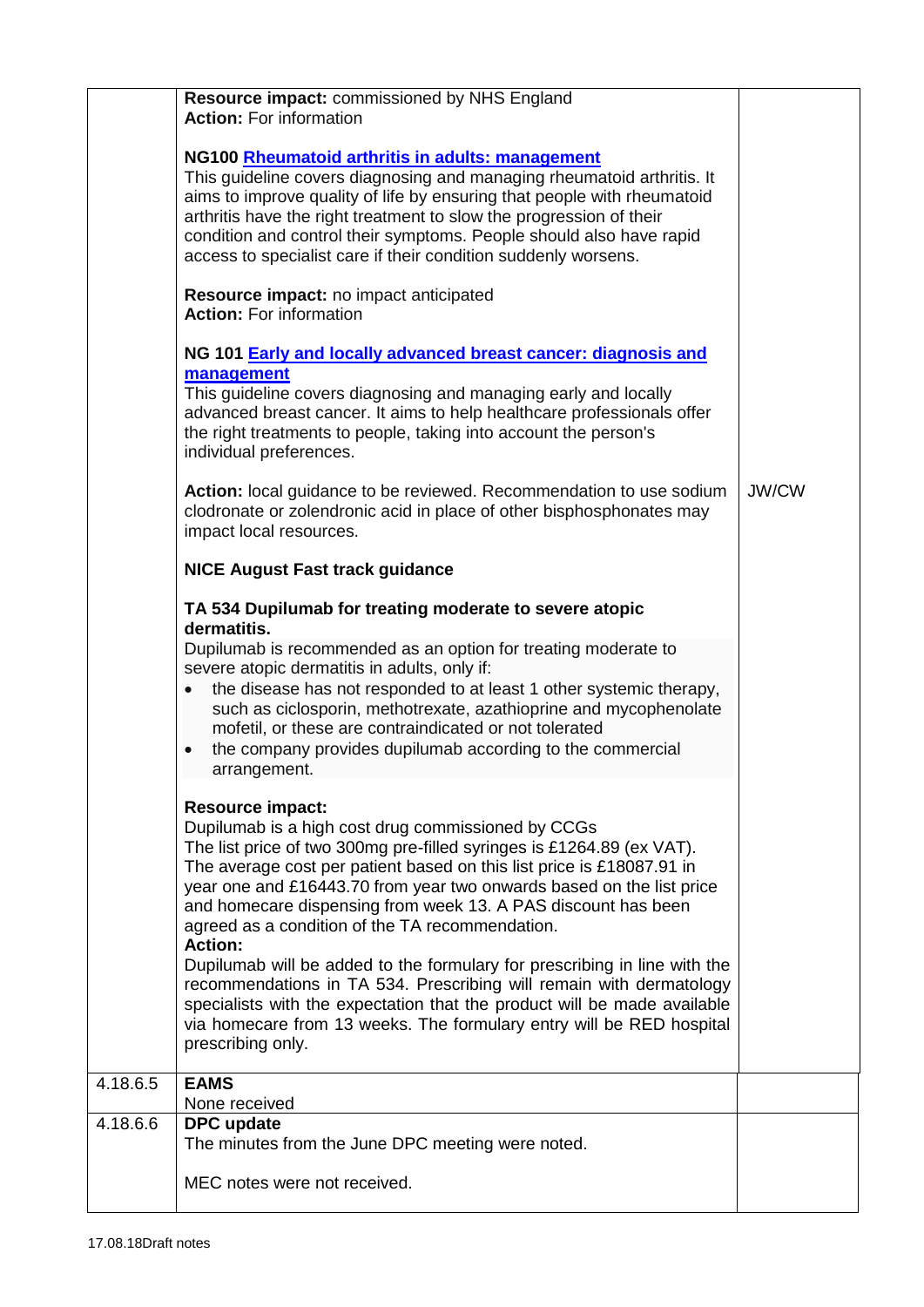| 4.18.6.7  | Southern Health medicines management update<br>VL provided an update.<br>There was a recent update with small amendments to bipolar<br>guidelines.<br>Gosport War Memorial report was discussed. There will be a formal<br>response from SHFT/Solent and PHT regarding the report findings.<br>It was noted that there are current difficulties around the prescribing of<br>syringe drivers. Current recommendations that are supported by the<br>palliative care team is that patients should not be prescribed syringe<br>drivers prior to receiving opioids to ensure that care is individualised to                                                                                                                                                                |  |
|-----------|-------------------------------------------------------------------------------------------------------------------------------------------------------------------------------------------------------------------------------------------------------------------------------------------------------------------------------------------------------------------------------------------------------------------------------------------------------------------------------------------------------------------------------------------------------------------------------------------------------------------------------------------------------------------------------------------------------------------------------------------------------------------------|--|
|           | the needs of the patient.<br>In addition, Southern Health, Solent, and PHT commented that they will<br>be running the ADIoS report                                                                                                                                                                                                                                                                                                                                                                                                                                                                                                                                                                                                                                      |  |
| 4.18.6.8  | Solent medicines management update<br>JE provided an update.                                                                                                                                                                                                                                                                                                                                                                                                                                                                                                                                                                                                                                                                                                            |  |
|           | There is ongoing work to review and update a number of guidelines.<br>Many of these have been previously co-badged with SHFT.                                                                                                                                                                                                                                                                                                                                                                                                                                                                                                                                                                                                                                           |  |
|           | There is a desire to encourage joint working of SHFT and Solent which<br>is supported by the APC.                                                                                                                                                                                                                                                                                                                                                                                                                                                                                                                                                                                                                                                                       |  |
| 4.18.6.9  | Priorities committee update<br>Priority Statement 35 - Sequential use and Dose Escalation of Biologic<br>therapy in the Management of Psoriasis                                                                                                                                                                                                                                                                                                                                                                                                                                                                                                                                                                                                                         |  |
|           | SC presented the priorities committee statement following it's<br>submission to the CSC. There were concerns raised that there is poor<br>evidence base for the recommendation, the statement does not restrict<br>use and this may have an impact on local resources. The CSC request<br>that there is a prior approvals process in place.                                                                                                                                                                                                                                                                                                                                                                                                                             |  |
| 4.18.6.10 | <b>Hampshire Medicines Safety Group</b><br>The minutes of the July meeting were noted.<br>PF presented having attended the meeting.<br>There has been local problems with methotrexate injections. Patients<br>have been inadvertently supplied with a different brand due to generic<br>prescribing. The concern is that the device may be different to what the<br>patient had been trained to use and that one of the devices does not fit<br>in the sharps bin for safe disposal. The CCG teams are working with the<br>specialists to resolve these issues but there is ongoing work to be done.                                                                                                                                                                   |  |
|           | CD accountable officer changes in the locality.<br>A representative from Rowlands declined to attend the meeting. They<br>had been invited to attend to discuss concerns raised around the new<br>MDS system they had proposed to use. APC members noted that they<br>had received communication that a number of branches had been<br>closed due to staff shortages. This has been reported to NHS England.<br>There were also discussions about the changes to Rowlands process<br>for MDS prescriptions. When changes have been made to patient<br>medication the pharmacy require two weeks notice, this has impacted<br>on PHT pharmacy. The national contract stipulates that on discharge<br>from hospital only one week on MDS medication needs to be supplied. |  |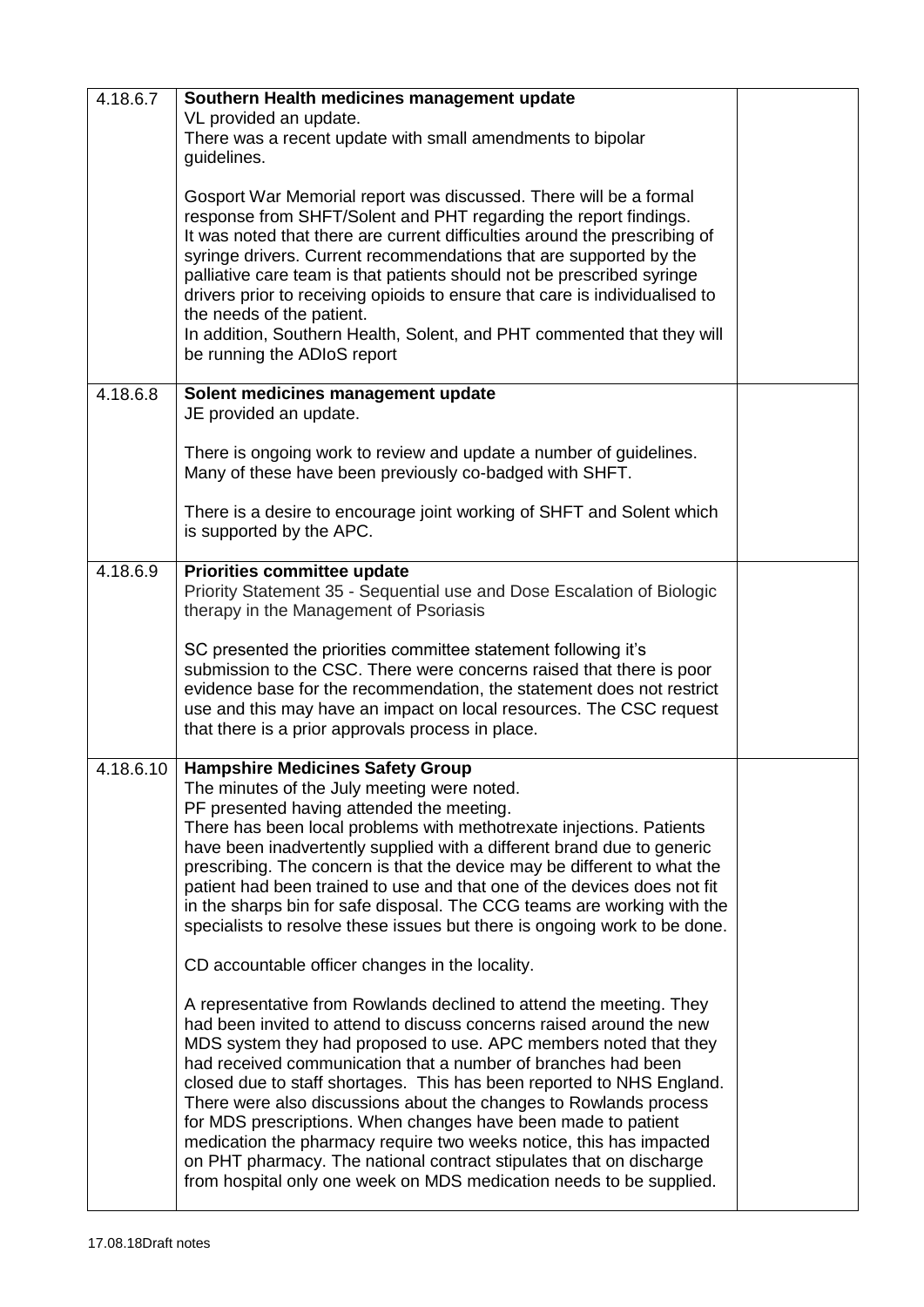| 4.18.6.11 | Drug Safety Update and Patient Safety Alerts                                                                                                     |           |
|-----------|--------------------------------------------------------------------------------------------------------------------------------------------------|-----------|
|           | June:                                                                                                                                            |           |
|           | Dolutegravir: signal of increased risk of neural tube defects; do<br>$\bullet$<br>not prescribe to women seeking to become pregnant; exclude     |           |
|           | pregnancy before initiation and advice effective contraception                                                                                   |           |
|           | Denosumab (Xgeva) for giant cell tumour of bone: riak of<br>$\bullet$                                                                            |           |
|           | clinically significant hypercalcaemia following discontinuation                                                                                  |           |
|           | Denosumab (Xgeva) in advances malignancies involving bone:<br>$\bullet$                                                                          |           |
|           | study data show new primary malignancies reported more                                                                                           |           |
|           | frequently compared to zoledronic acid                                                                                                           |           |
|           | July:                                                                                                                                            |           |
|           | Darunavir boosted with cobicistat: avoid use in pregnancy due to<br>$\bullet$<br>risk of treatment failure and maternal-to-child transmission of |           |
|           | $HIV-1$                                                                                                                                          |           |
|           | Pressurised metered dose inhalers: risk of airway obstruction<br>$\bullet$<br>from aspiration of loose objects                                   |           |
|           | Eltrombopag: reports of interference with bilirubin and creatinine<br>$\bullet$                                                                  |           |
|           | test results                                                                                                                                     |           |
|           | Parenteral amphotericin B: reminder of potentially fatal adverse<br>$\bullet$<br>eaction if formulations confused                                |           |
|           | Medicines taken during pregnancy: please report suspected<br>$\bullet$                                                                           |           |
|           | adverse drug reactions, including in the baby or child, on a                                                                                     |           |
|           | <b>Yellow Card</b>                                                                                                                               |           |
|           | August:                                                                                                                                          |           |
|           | Esmya – restrictions to use                                                                                                                      |           |
|           | <b>Action required</b>                                                                                                                           |           |
|           | The APC have changed the formulary status of Esmya to RED (hospital                                                                              | <b>JW</b> |
|           | prescribing only). JW to inform gynaecology department                                                                                           |           |
| 4.18.6.12 | <b>Regional Medicines Optimisation Committees</b>                                                                                                |           |
|           | London RMOC update July 2018<br>Summary noted.                                                                                                   |           |
|           |                                                                                                                                                  |           |
|           | <b>Insulin safety</b>                                                                                                                            |           |
|           | RMOC has recommended changes to the application process for area                                                                                 |           |
|           | prescribing committees for insulin to encourage safe practice.                                                                                   |           |
|           | Action required:                                                                                                                                 |           |
|           | JW to review guidance and produce an updated application form for                                                                                | <b>JW</b> |
|           | insulin formulary submissions.                                                                                                                   |           |
|           | <b>Best value biologics</b>                                                                                                                      |           |
|           | The document was noted by APC. A framework is expected in                                                                                        |           |
|           | December with changes to prescribing practice from January/February.                                                                             |           |
|           | Concerns noted around the capacity of homecare providers.                                                                                        |           |
|           | Free of charge medication schemes                                                                                                                |           |
|           | The document was noted by APC committee members. It is in support                                                                                |           |
|           | of the APC and PHT approach to FOC schemes.                                                                                                      |           |
|           |                                                                                                                                                  |           |
|           | Items which should not be routinely prescribed in primary care                                                                                   |           |
|           | Targinact was discussed as it is listed within the NHS England                                                                                   |           |
|           | document as an item not to be routinely supplied in primary care. The                                                                            |           |
|           | 2014 business case for Targinact was reviewed.                                                                                                   |           |
|           |                                                                                                                                                  |           |